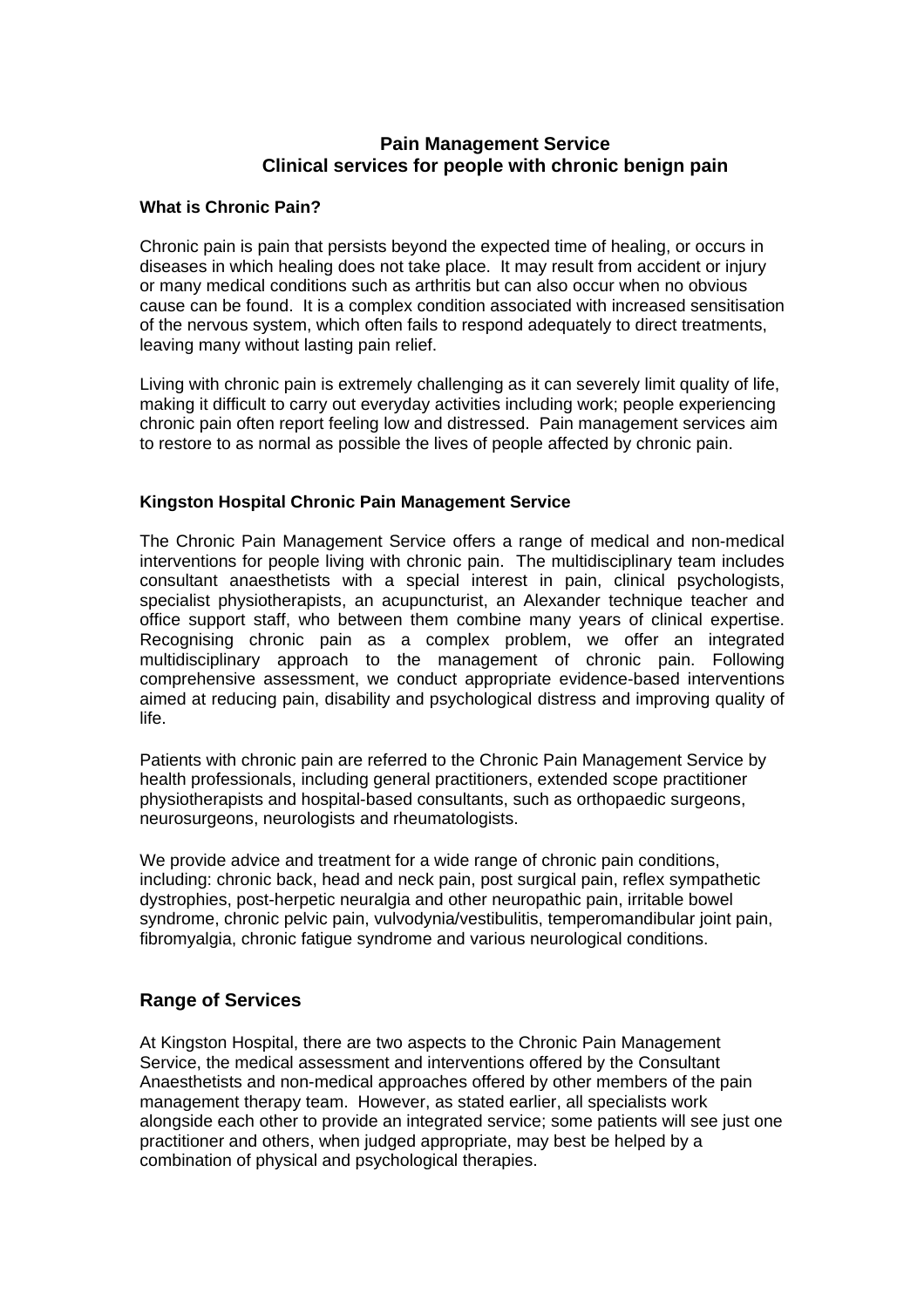# **Pain Clinic**

On referral, patients are normally seen by a consultant anaesthetist for a comprehensive assessment and following this, advice on treatment or further investigation where necessary or referral to the multidisciplinary pain management team.

Direct treatment may include **Nerve Blocks:** We perform most therapeutic procedures as day cases, either in Day Case Unit, or if imaging facilities are required, in the X-ray department. Procedures include trigger point injections, epidurals, guanthedine, intercostal, paravertebral and other nerve blocks, root blocks, sympathetic blocks, medial nerve to facet joint injections, rhizotomies and epiduroplasties.

# **Pain Management Therapists**

The pain management therapy team can offer the approaches below:

- Pain Management Group Programme
- Physiotherapy
- Psychological therapy
- Acupuncture
- Alexander Technique teaching

# **Pain Management Group Programmes**

These are delivered by the multidisciplinary team after a careful assessment to ensure that it is the right course of action for the individual. We cover the following topics:

- Education to help understanding about pain and pain pathways
- Managing and pacing activities
- Improving confidence and communication
- Managing medication and flare-ups
- Understanding and managing thoughts and feelings
- Body dynamics and exercise
- A variety of relaxation and visualisation techniques
- Attention management and distraction techniques
- Plans to return to valued activities

**Alexander Technique Teaching**; Teaches patients how to optimise their posture and movement, and how to sustain these changes. Up to 8 individual sessions are offered.

**Acupuncture and TENS:** Our acupuncturist will offer each patient up to 6 sessions of acupuncture. He can also advise on how best to use TENS machines and training in the use of acupressure massage as a self-help technique.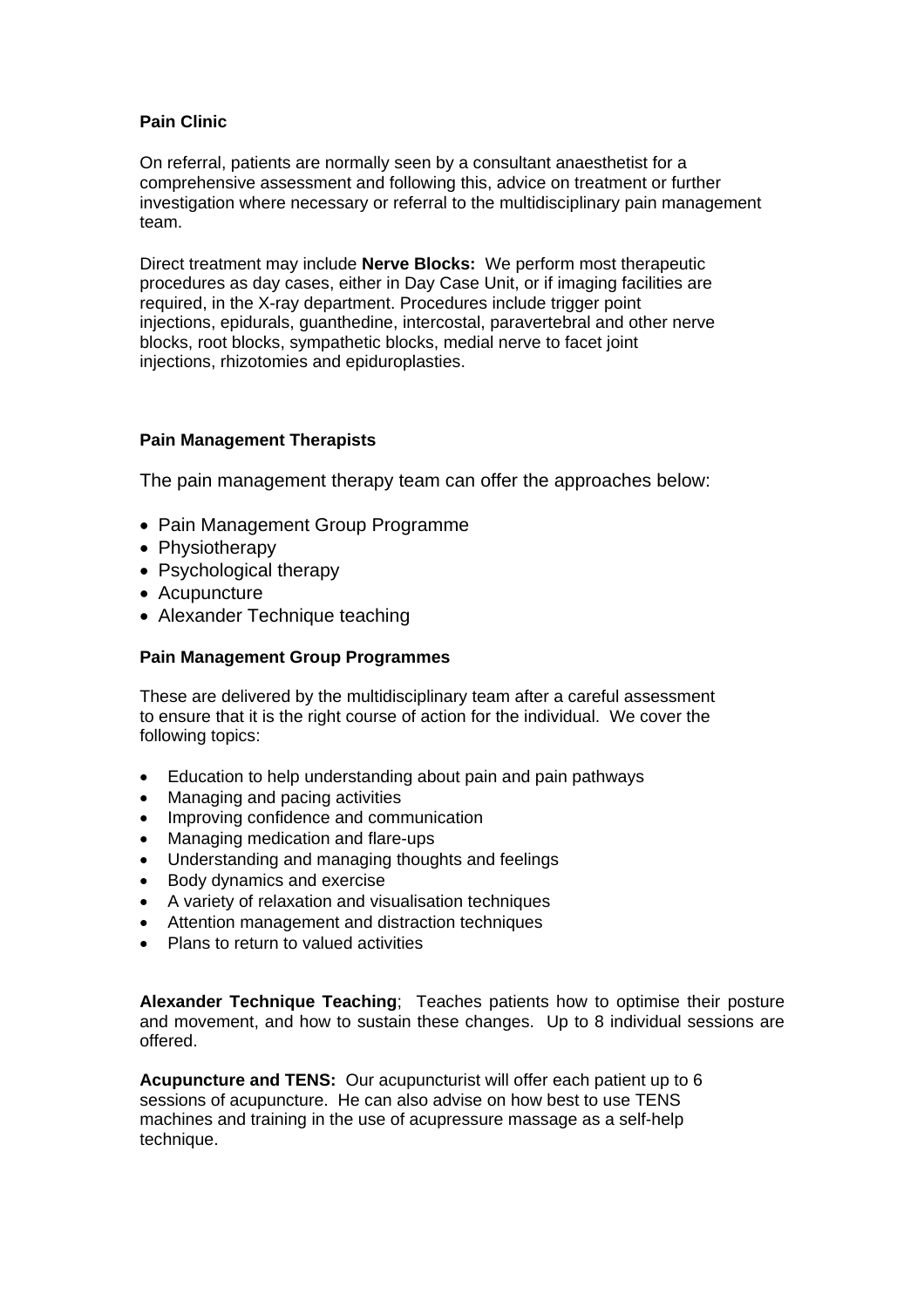**Specialist Physiotherapy Services:** Following comprehensive assessment of physical functioning, our specialist physiotherapists may offer active treatment but can more importantly also help to design an individual exercise plan that will encourage people to confidently and safely get back to increased activity levels.

**Psychological Services:**Many patients' first reaction to being referred to a psychologist is to worry that whoever referred them thinks that their physical pain is not real. However, pain is now widely acknowledged as being not only a physical experience, but also as having many emotional components, such as frustration, worry, anger or despair. A psychologist will focus on how patients living with pain make sense of their situation and the impact that this can have on their thoughts, feelings, behaviours and relationships.

Living with long-term pain can lead to patients feeling trapped in common negative cycles of pain, lack of activity, frustration and physical tension that actually seem to increase the pain. Psychologists can help patients to break these vicious cycles, by addressing such themes as confusion, loss, threat, change, altered future hopes and plans and by helping them to manage their fears, anger, guilt, blame, bitterness, self-criticism and hopelessness. Using primarily a cognitive-behavioural approach, psychologists work with patients so they can begin to think about changing things around and taking control of some aspects of their lives life once more.

**Information:** As chronic pain is often difficult to understand, many people find access to information and support very helpful. We have built up an extensive range of written information for people with chronic pain and their families, friends and employers, including a folder summarising the content of the Group Programme. We have a list of reliable, mainly UK based web sites providing resources for people with chronic pain.

**Back to work:** We encourage patients to return to work where possible and we have links with the local employment support teams.

#### **Some quotes from our patients:**

*"I gleaned so many things to help me deal with the pain"* 

*"I feel more in control now".* 

*"If it wasn't for coming to the pain clinic I would be another unemployment statistic by now"* 

*"…this course – it would have given me more of a life years ago!"*